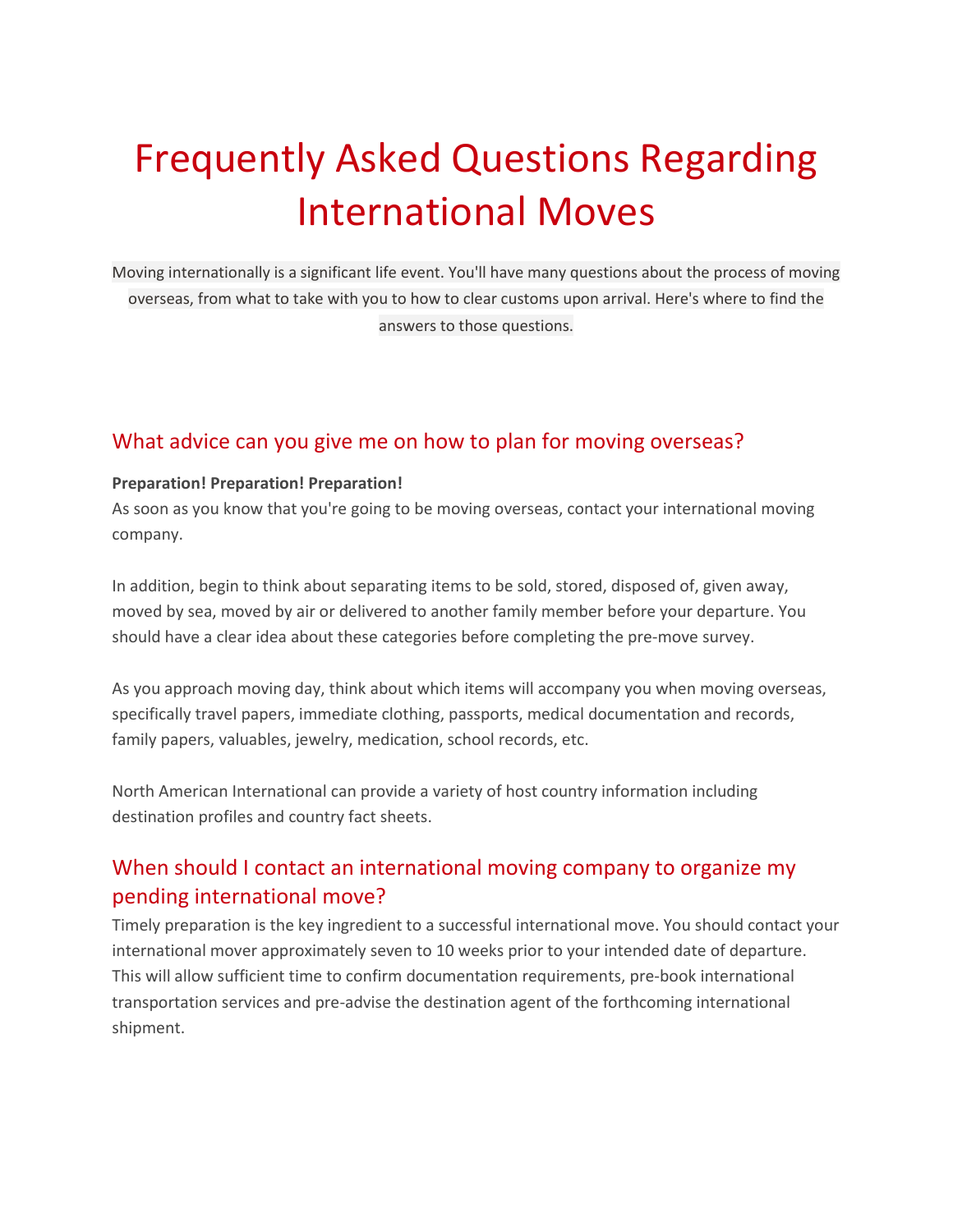## How do I know that I'm dealing with a reputable international moving company?

It's important that you verify the credentials of any moving company, but particularly for an international move.

North American International manages international moves for major Fortune 500 companies on a worldwide basis. Last year, the North American International network and its sister companies handled over 120,000 international household moves.

## What should the representative visiting my home be able to tell me about my international move?

Your representative should be able to describe every aspect of your forthcoming international move. This should include all services: packing, crating, transit times, insurance, unpacking, storage and customer service capabilities.

The representative should be able to advise you of the different shipping options available to your overseas destination, as well as making an accurate estimate of the volume and weight of your shipment. In addition, you should be given an overview of the paperwork that will be required, information on the company selected to deliver your possessions in the destination country and advice on how to prepare for moving overseas.

Within a day or two of completion of the pre-move survey, the international movers should provide you with a written moving estimate that explains the level of moving services to be provided and confirms the recommended shipping option.

## What items should I NOT include in an international household goods shipment?

Use common sense when thinking about what to include in your international shipment. You should avoid perishable goods and anything that could leak during its journey,and cause significant damage to the articles surrounding it.

You should **NOT** include the following:

- hazardous materials such as paint, matches, aerosol cans, gas canisters or other flammables
- materials such as wood, bricks, cement, rocks and soil of any type
- firearms and ammunition
- plants of any kind
- corrosives and explosives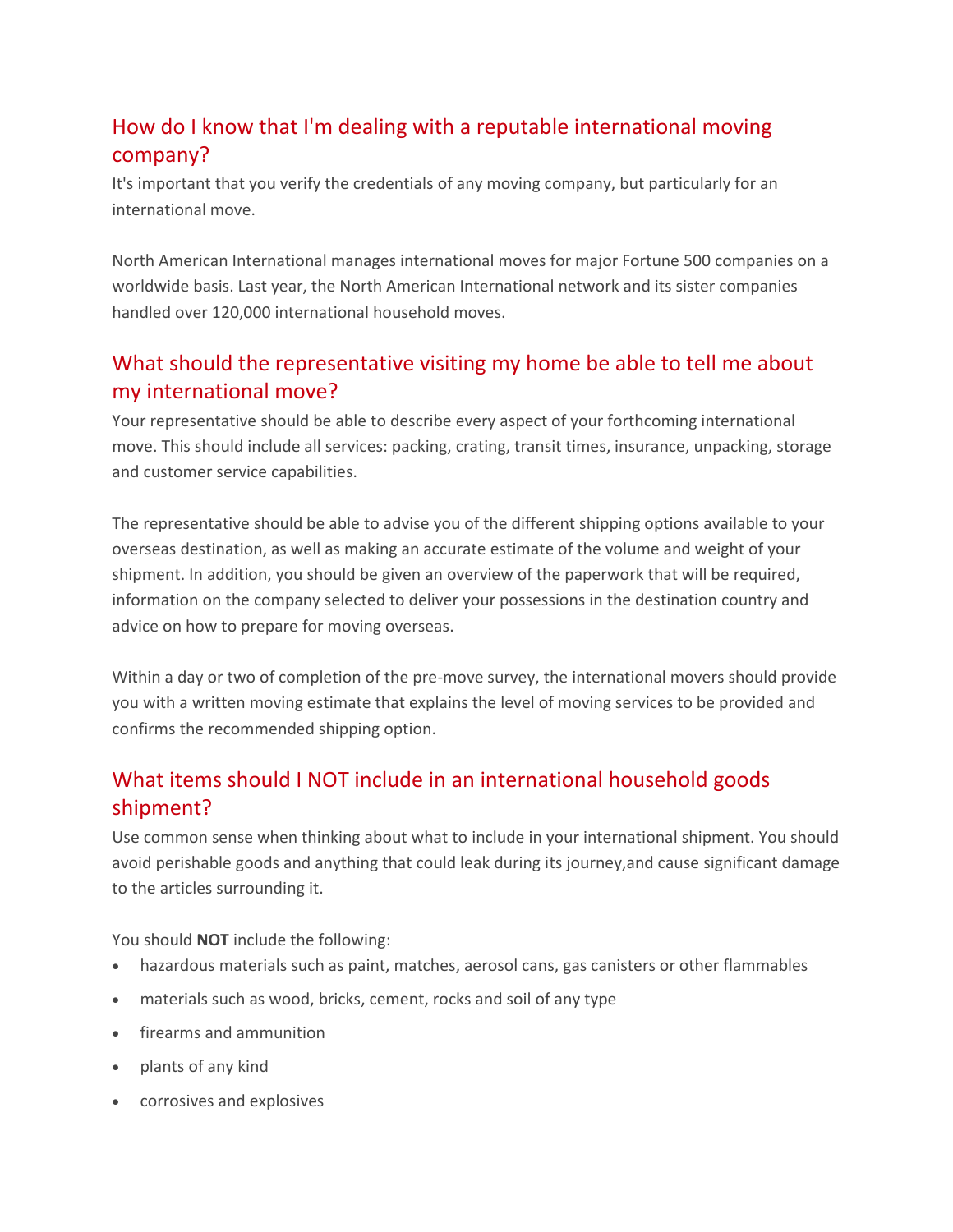If you have any doubt as to what should and shouldn't be included in an international shipment, consult your North American International representative as soon as possible.

#### I would like to arrange for someone to provide me with a moving estimate for my international move. Whom should I contact?

For moves originating in the U.S. and Canada, please contact your local North American International representative. Click here to find your local representative online.

For moves originating in countries other than the U.S. and Canada, please e-mail us at [request@naintl.com,](http://www.northamerican.com/international-moving/frequently-asked-questions) call us at 1.800.944.8126 or fax us at 630.570.3541. If you would like to request a free moving estimate online, please refer to our online quote form to provide us with some basic information about your international move.

#### Are all charges included in the price?

This depends on the type of moving services that you've purchased. If you request a door-to-door move, then all transportation charges should be included in the price that's quoted to you.

However, even on a door-to-door international move, you'll be responsible for customs clearance charges plus any applicable taxes or duties on your shipment.

Review your moving quote with your North American International representative to make sure you understand the terms of your quotation, particularly when you're comparing a number of different service/price options.

### What are the different cost/service options available to me?

When moving overseas you have a number of moving services available to you. You may select a moving service based on the price, transit time, method of containerization, routing consolidation opportunities, sea or air freight, port of exit, etc. Each option's cost component determines the amount you'll pay.

In general terms, it is advisable to select the most direct route with a minimum amount of handling. However, every move and personal budget is different so it is important that you work with your North American International representative to determine the best moving services to meet your personal needs.

Remember, when calculating the cost of your international move, you should be aware of the total cost including the amount of time you'll have to wait for the arrival of your goods at destination. If you're going to have to stay in a hotel or other temporary housing until your household shipment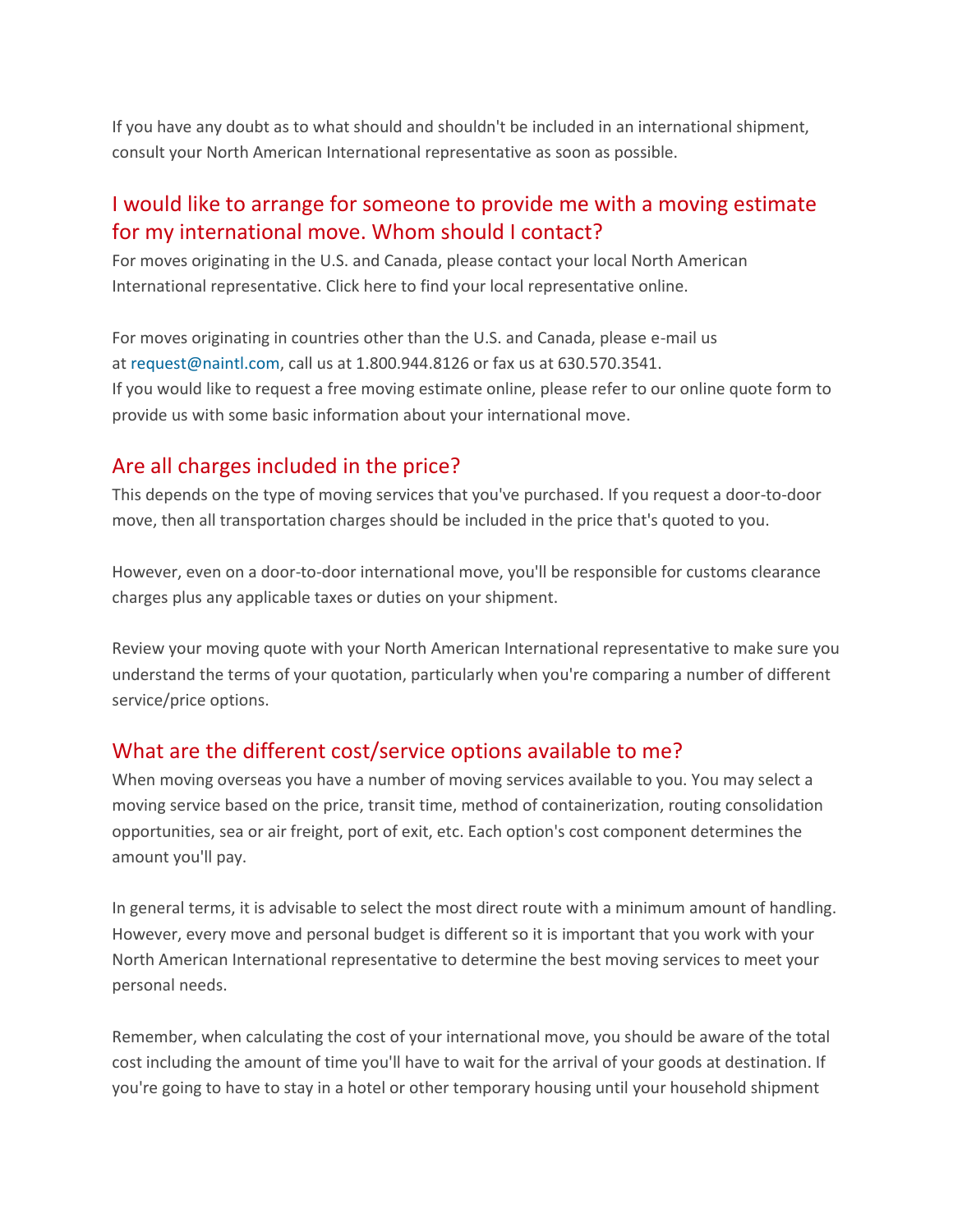arrives, you'll need to consider these costs as well as the cost of the shipping charges. Many people have made the mistake of selecting the slowest transit time (cheapest price) and then had the expense of two to three weeks of hotel costs while they awaited the delivery of their shipment.

### Can international moving companies provide insurance for my international move?

All reputable international movers will be able to provide you with coverage for your household and personal effects during an international move.

There is no specific standard international moving coverage available that all international moving companies utilize. It is important, therefore, that you check any policy to determine the extent of the coverage, the nature of any exclusions, the amount of any deductible and the procedure in the event that you have to file a claim.

If you would like more information about North American International's insurance program, please see the Insurance webpage, contact your local agent, call us at 1-800-944-8126 or e-mail us.

## How do I determine the level of insurance coverage that is required for my belongings in an international move?

In general, you should think about what it would cost to replace your household goods and personal effects in the country of destination.

Some consulates and embassies will carry cost of living and price index data that you can refer to as a guideline.

When completing your international valuation paperwork, please be as detailed as possible. Remember to mark down individual items that have a high replacement cost. It's better to have too much information than not enough in this instance.

If you have any questions relating to the coverage on your international move, contact your North American International representative immediately.

#### Who will provide delivery services at destination?

North American International has developed a comprehensive network of corporate overseas agents based on their quality of service and experience. We are proud that we have over 380 international agents who represent North American International around the world today.

Our overseas offices and agents provide moving services and expertise in the following areas: